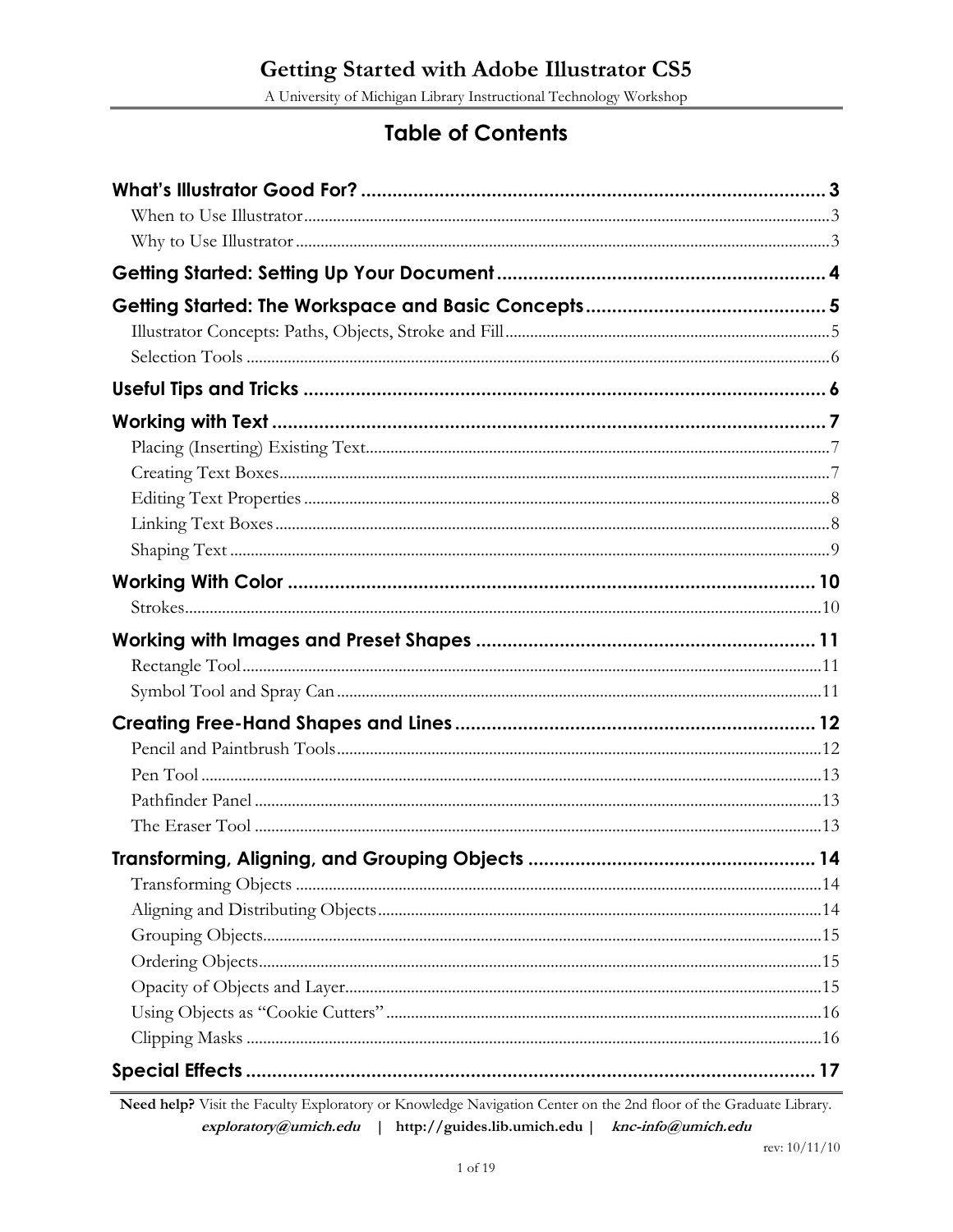A University of Michigan Library Instructional Technology Workshop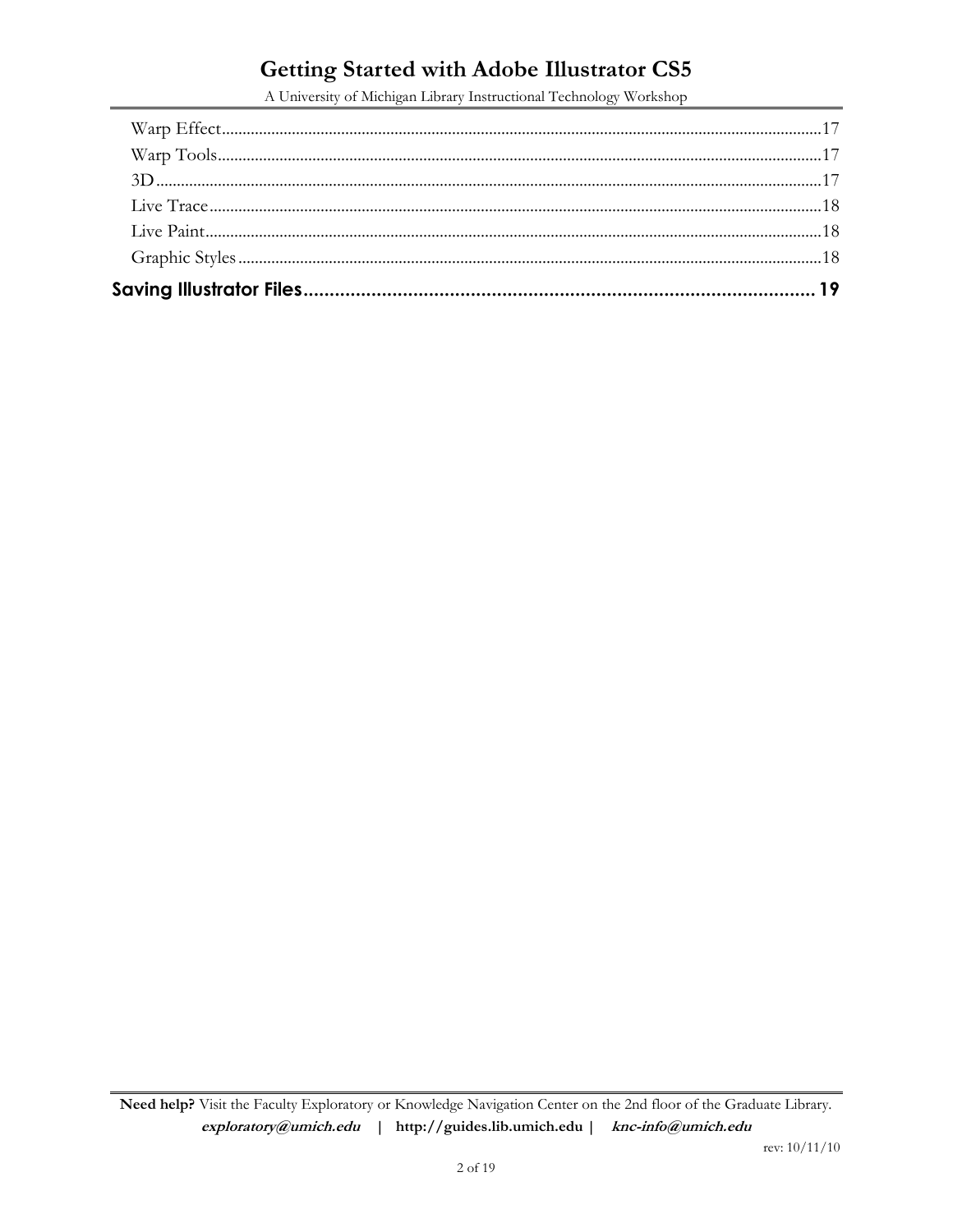# **WHAT'S ILLUSTRATOR GOOD FOR?**

Adobe Illustrator is a graphic editing program well suited to creating graphics from scratch. It is significantly different from many other graphics programs because it deals primarily with **vector**  graphics. Most people are more familiar with bitmap (**raster**) graphics, such as what Photoshop produces.

**Bitmap imaging:** uses a grid full of tiny squares called pixels to store image information. Bitmap images are good for continuous and/or irregular shadings and colors (such as in photographs), but do not resize well.







**Vector imaging:** uses mathematics of points and lines (vectors) to store image information, and generates much smaller files than bitmap graphics. The resulting file is made up of lines and patches of color. It can handle smooth gradients, but does not do well with irregular shadings. When vector images are resized (smaller or larger), there is no loss of quality.







### **WHEN TO USE ILLUSTRATOR**

Types of documents you might choose Illustrator to create include:

- Simple line art: logos, buttons, and other images with clear areas of solid color.
- Maps and diagrams.
- Single-page document juxtaposing text and images a handout for a class or a poster for a conference.

### **WHY TO USE ILLUSTRATOR**

It may be difficult to convince yourself to spend the amount of time necessary to learn Illustrator, when similar work can be done



in Photoshop. However, for many images, especially of the types listed above, Illustrator produces a MUCH smaller file, that looks better on screen *and* prints much more clearly than a similar document created in Photoshop!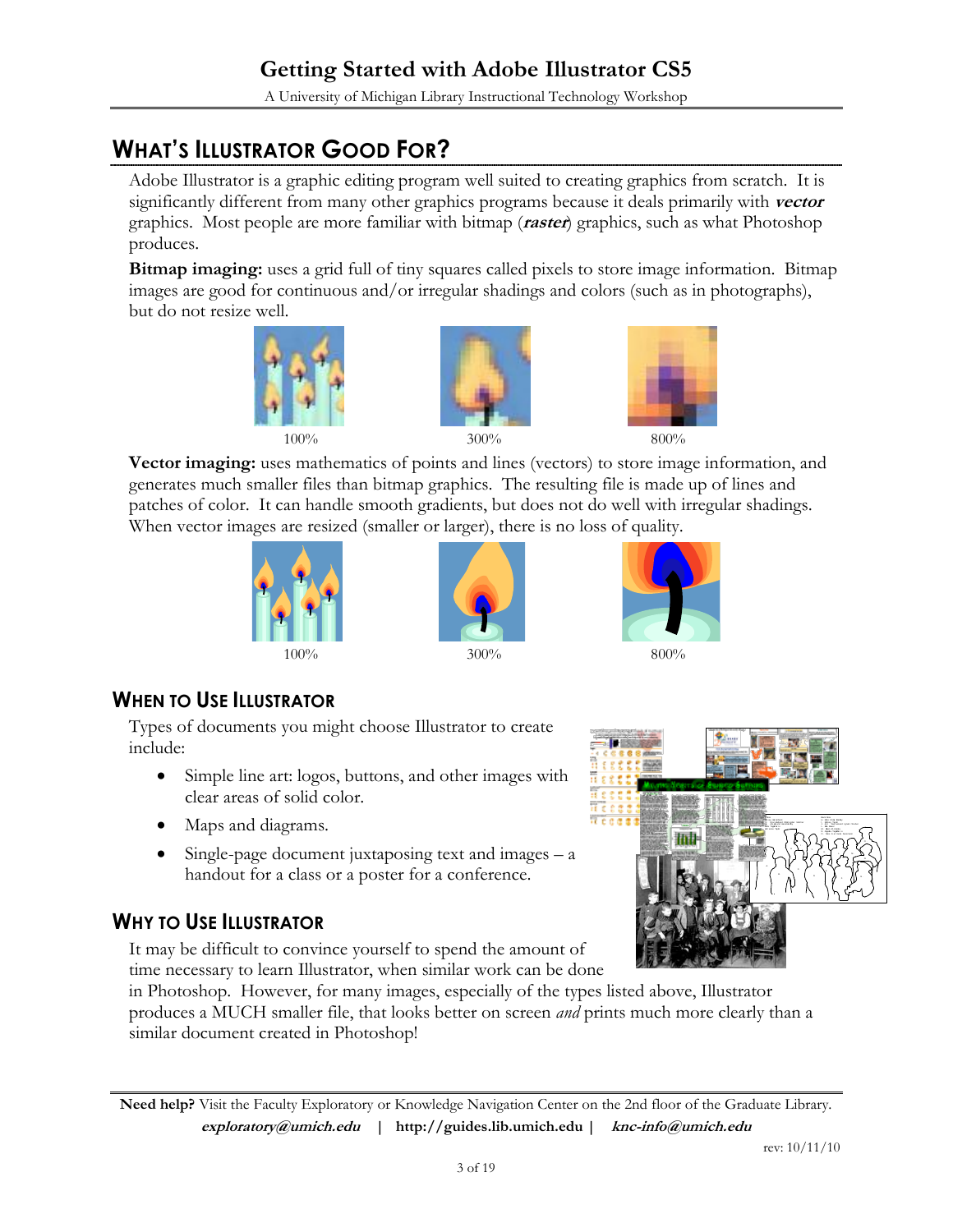A University of Michigan Library Instructional Technology Workshop

# **GETTING STARTED: SETTING UP YOUR DOCUMENT**

When you open Illustrator, you'll be prompted to open an existing document or to create a new document. Right off the bat, Illustrator wants you to make some decisions – do you want a print or web document, CMYK or RGB, based on a template, and so on. The templates can be used to get you started with a layout and design, and then you can adjust the content as needed. In fact, if you are designing a poster, you can go to [http://www.dc.umich.edu/groundworks/Docs/poster/illust/ai\\_templates](http://www.dc.umich.edu/groundworks/Docs/poster/illust/ai_templates) to download poster templates from Groundworks at instead of having to set up your own document.



The other options (print, web, etc.) are preset document profiles that have settings appropriate to that document format, though you can always change the settings as described below. If you like the preset profile, the next time you create a new document, hold down the *Alt* key (*Option* on the Mac) as you click on the profile name and it will skip the dialog box shown below.

It's best to create an image at the same size you intend to print it, in order to avoid distortion when rescaling. To set up a document in Illustrator, or to change the settings of a preset profile,

- 1. Go to the **File** menu and select **New** or choose one of the options described above. The New Document dialog box will appear.
- 2. The *Document Profile:* you chose will appear change if needed (hint: use *Print* for posters).
- 3. Choose the number of Artboards needed (often just one you can add more later here or with the <u>Artboard</u> Tool).
- 4. Choose the *Units:* for your document from the pulldown (inches, points, etc.)
- 5. Set the size for your document in one of the following ways:
	- a. Use the *Size:* pulldown to select a standard size, and choose the *Orientation:* (landscape or portrait) as appropriate.
	- b. Type in the width and height of your document (the orientation will be determined by what you type in).
- 6. If you need to change the color mode, click on the arrow next to *Advanced*.
	- a. **CMYK color mode** is best for printed documents, since **C**yan, **M**agenta, **Y**ellow, and **B**lack are the colors of ink used in computer printers and full-color lithographic printing.



- b. **RGB color mode** is most useful for images to be used on computer screens, such as web graphics. **R**ed, **G**reen, and **B**lue are the colors of light used to make all the colors you see on any electronic screen.
- c. Note: *Raster Effects* should be set to *High*, unless you are composing for a small size or onscreen viewing.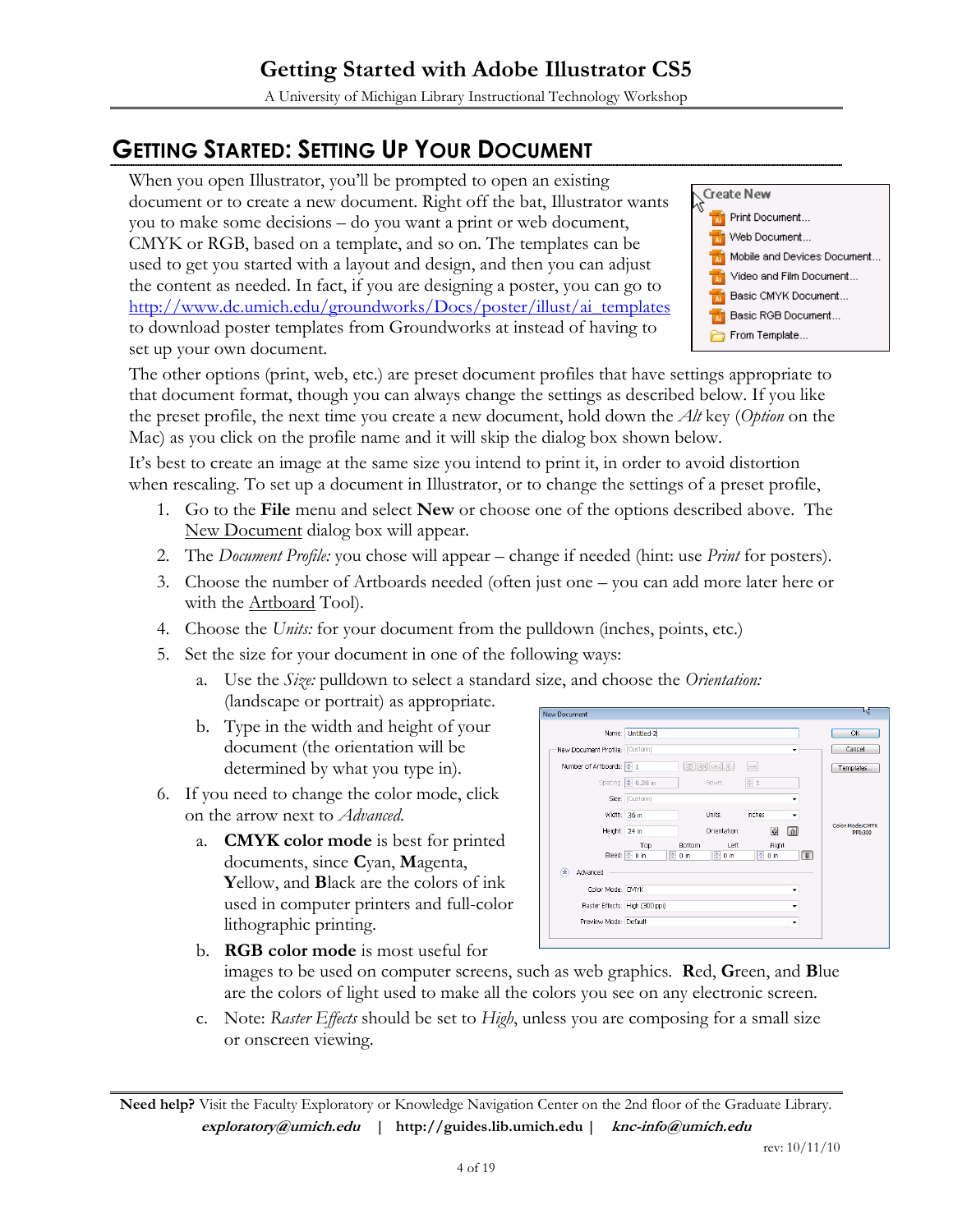A University of Michigan Library Instructional Technology Workshop

# **GETTING STARTED: THE WORKSPACE AND BASIC CONCEPTS**



Like most Adobe products, Illustrator makes use of a Toolbox and several Panels (called Palettes in Photoshop). The Toolbox appears to the left of your Illustrator workspace, while most Panels appear to the right.

The Toolbox contains tools that allow you to create, edit, and view your files. **Any tool icon that has a small, black arrow in the lower right corner actually contains several related tools.** Click and hold on a tool icon to see all the related tools. You can display the Toolbox as a single or double



column using the double arrows  $($  $\blacktriangleright$   $)$  above it.

You'll soon get acquainted with several important Illustrator panels. Many of the Panels (such as Swatches and Brushes, shown at right) share a single window. You may have to click a tab within a panel box to show the particular panel you wish to use. Dragging the panes narrow enough

or clicking the double arrows  $(\mathbf{v})$  will switch the panel to icon mode. To show or hide any panel, go to the **Window** menu, and choose the panel by name from the list.

|    | Swatches $\times$ Brushes Symbols |   |   |    |   |  |
|----|-----------------------------------|---|---|----|---|--|
| ļ4 |                                   |   |   |    |   |  |
|    |                                   |   |   |    |   |  |
|    | Ψв.                               | 医 |   | ha | 甯 |  |
|    | Swatches $Brushes \times Symbols$ |   |   |    |   |  |
|    |                                   |   |   |    |   |  |
|    |                                   |   | ī |    |   |  |
|    |                                   |   |   |    |   |  |
|    |                                   |   |   |    |   |  |
|    |                                   |   |   |    |   |  |
|    |                                   |   |   |    |   |  |

### **ILLUSTRATOR CONCEPTS: PATHS, OBJECTS, STROKE AND FILL**

When you create artwork in Illustrator, you do so by drawing lines and **D-D-D** shapes that combine to form a whole picture. Each item you create is • 6 called an **object**. For each object, there is an outline, called a **path**, made up of points and lines (see example at left.) Each shape you create can have 山 山 a **fill** (filling in the space inside the path) and a **stroke** (tracing the path). At right are a few examples of that rectangle with different fills and strokes. Note that you may choose to use no stroke (as at upper right), to fill with a **solid** (upper left) or a **gradient** (lower right), and even to use special **brushes** on the stroke (lower right).





Anchor points

If a line changes direction at a point, it may do so either as a **corner point** (as in the rectangle above) or as a **smooth point**. Smooth points and corner points are both used to create curved lines and shapes, and consist of an **anchor point** (the white boxes we have already seen), and one or more **direction points** (indicated by slightly smaller dark circles). The shape of a ge is determined by the angle and distance of the direction points.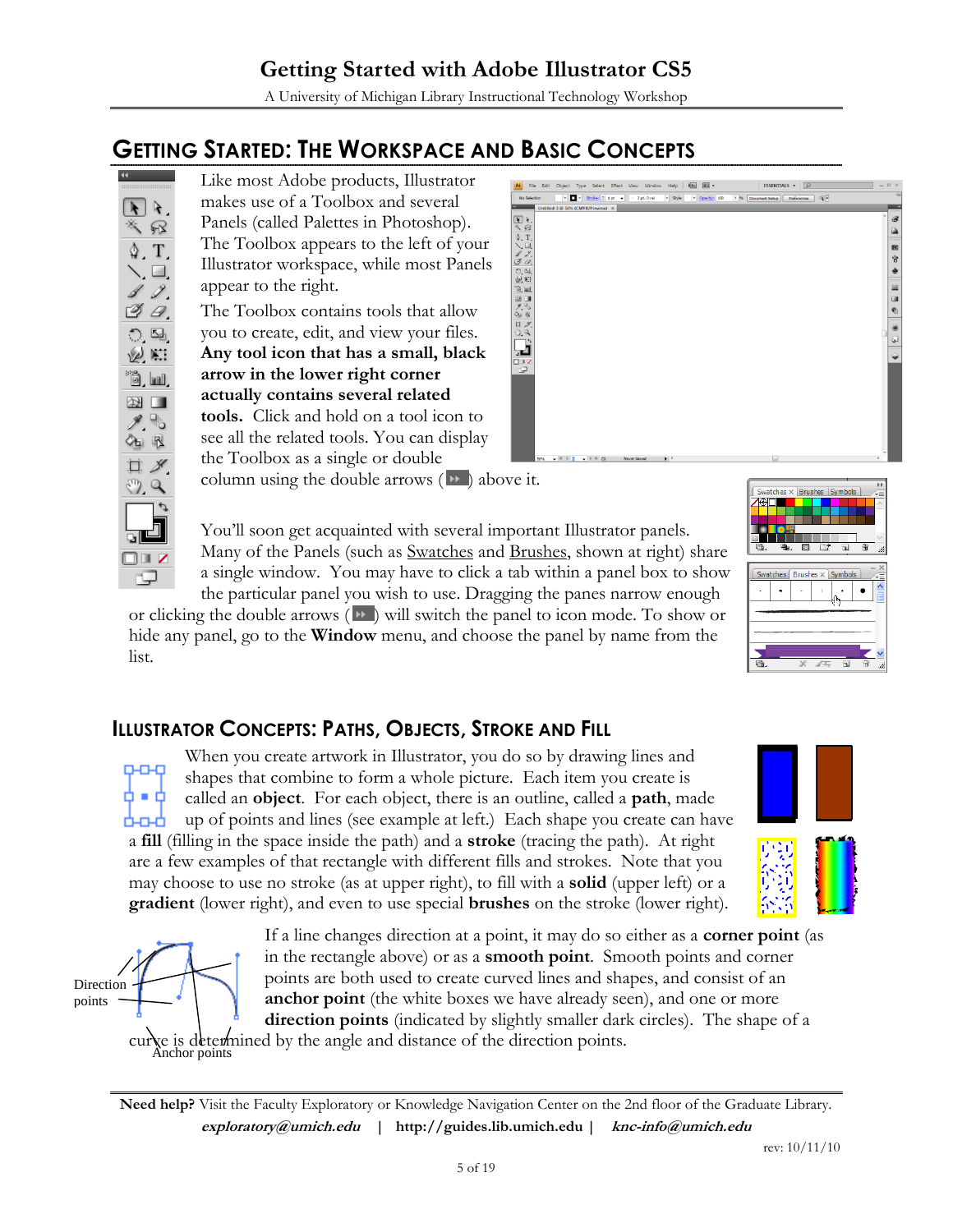A University of Michigan Library Instructional Technology Workshop

#### **SELECTION TOOLS**

There are two kinds of selection tools in Illustrator. Once you

have created an object, the Selection Tool (black pointer  $\|\cdot\|$ ) lets you select the entire object for further manipulation. The



Direct Selection Tool (white pointer  $\mathcal{A}$ ) lets you select parts

of an object, individual anchor points, direction points, and segments. Use the Direct Selection Tool to "morph" shapes, or to adjust direction points.

# **USEFUL TIPS AND TRICKS**

- Use the Selection Tool select to drag a box around objects to select all of them in that area.
- With the  $\mathsf{Zoom~Tool}$  ( $\mathsf{R}$ ) selected, drag a box on the work area to zoom to the size of that box.
- Go to the **View** menu and select **Show Rulers** to see rulers on the top and left edges of your document. The units on the rulers are the units you specified when creating the document; you can change by going to the **Edit** menu, then **Preferences,** and select **Units & Display Performance…**
- Once the rulers are visible, click and drag from either ruler to display a vertical or horizontal **Guide** line. These Guides are not part of your artwork. They can be moved around the screen, but you may have to go to the **View** menu, then **Guides** and choose **Lock Guides** to unlock them. You can remove Guides by dragging them back to the ruler they came from, or by going to the **View** menu, then **Guides**, and select **Clear Guides**.
- Go to the **View** menu and choose **Show Grid** to show a grid behind your artwork. Go to the **View** menu and choose **Snap To Grid** or **View** and **Snap to Point** and this will help your artwork line up.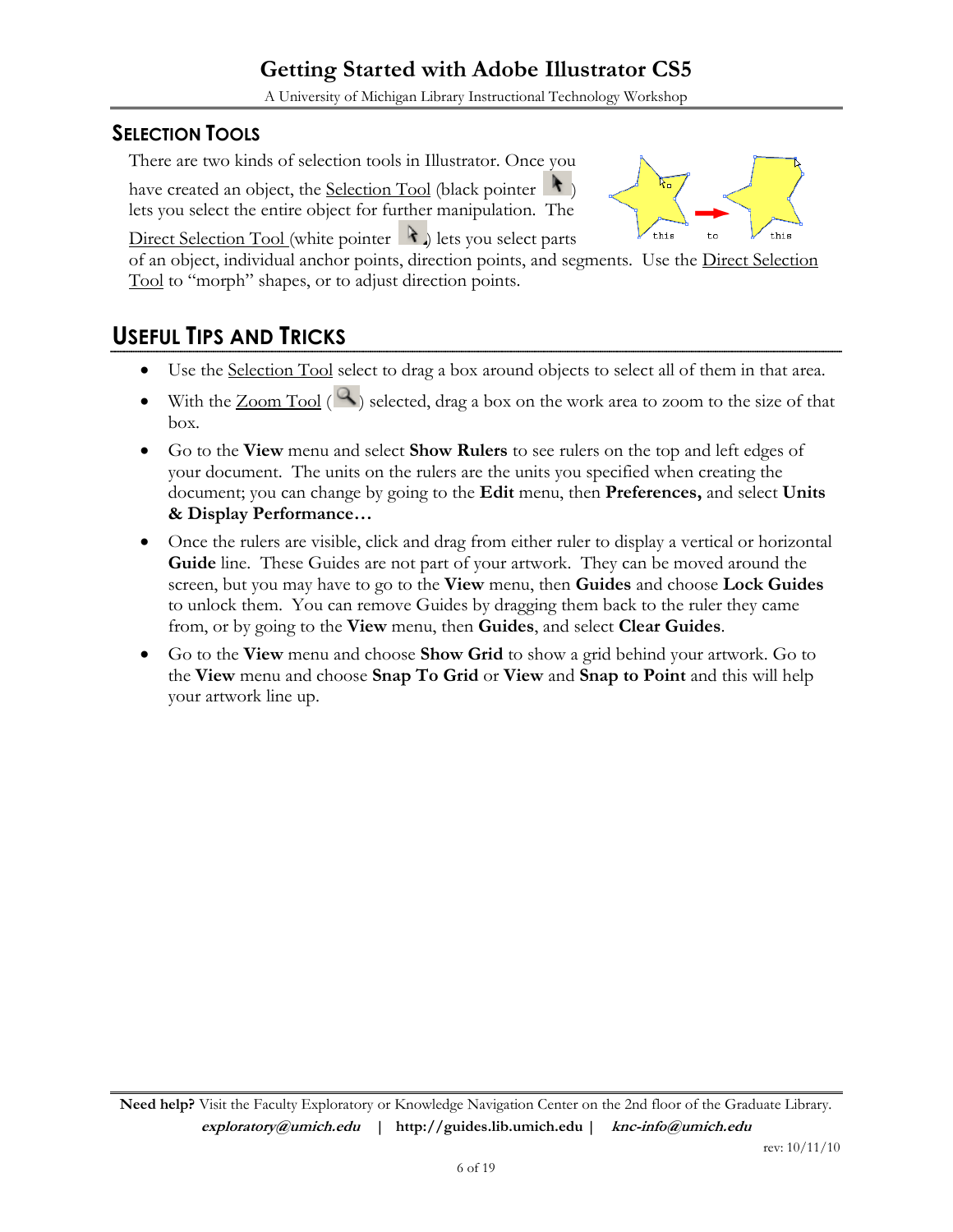# **WORKING WITH TEXT**

Illustrator is not great as a word-processing tool. Almost all longer pieces of text should be edited in a word processing program such as Word, and then brought into Illustrator. Text in Illustrator needs to live in either text boxes or shapes. You can create new text in Illustrator, you can copy and paste from Word, or you can "place" a whole document into your Illustrator file.

# **PLACING (INSERTING) EXISTING TEXT**

Unlike most programs, Illustrator doesn't have an **Insert** menu. Even so, you can import text and graphics by going to the **File** menu and using the **Place** command. You can place your text into preset text boxes or shapes, or you can create a new text box as you place the text.

- 1. Go to the **File** menu and select **Place**.
- 2. Navigate to your document and click **Place**.
	- a. You can also designate the size of your text block by creating a text box or shape first, and then placing into that space (see below for creating text boxes and shapes).
	- b. If you have more text than will fit in the text box (or shape), a red plus sign will appear in the lower right corner. See the *[Linking Text Boxes](#page-7-0)* section on page *[8](#page-7-0)*.

Sometimes placed documents often have strangely overlapping text – to fix it,

- 1. Select the text box or shape with the <u>Selection Tool</u>  $($
- 2. Click on the Character Panel link in the Options Bar and set the font sizes to any value you like.
- 3. Set the leading to *Auto* this should fix the overlap problem.

### **CREATING TEXT BOXES**

Most often, you will probably use text boxes for your text. The boundaries of a text box control the flow of characters; when text reaches a boundary, it will automatically wrap to fit inside the defined area. To create a text box,

- 1. Select the Type Tool ( $\overline{\text{T}}$ ) from the Toolbox.
- 2. Click and drag on the document to define a text box. If you simply click and start typing, you will get a line of text that expands as you keep typing rather than wrapping.
- 3. Type in the box.

**To move** the text box, use the Selection Tool to click and drag it to its new location.

**To resize** the text box, drag the "handles" with the Selection Tool – hold down the *Shift* key to keep it proportionate.

**To create multiple columns** in your text box, go to the **Type** menu, then **Area Type Options**…, and then choose the correct number of *Columns:*.



| ассередиев всплоются свапуе<br>a fact of contemporary<br>academic life Teaching faculty<br>face a daunting range of<br>arolications, methods, resources,<br>and expectations in teaching<br>today's student On many | <b>REFAST OF CRABBELL TRA</b><br>technological tools of the<br>scademic trade; instead they find<br>themselves sinking in the sea of<br>new technology. |                                                                                                             |                         |
|---------------------------------------------------------------------------------------------------------------------------------------------------------------------------------------------------------------------|---------------------------------------------------------------------------------------------------------------------------------------------------------|-------------------------------------------------------------------------------------------------------------|-------------------------|
| <b>STILLET Area Type Options</b>                                                                                                                                                                                    |                                                                                                                                                         |                                                                                                             |                         |
| hanhazar<br>the work<br>are usuall<br>and dema<br>mentoring<br><b>Rows</b><br>and nartic<br>administr<br>Number: $\frac{1}{2}$ 1<br>departme<br>committe<br>more that<br>work day<br>little time<br>Gutter: 0.25 in | Width: $\div$ 4.808 in<br>Span: $\left  \right\rangle$ 4.238 in<br>$\Box$ Fixed                                                                         | Height: 3 4,238 in<br>Columns<br>Number: 0 2<br>Span: $\hat{Q}$ 2.279 in<br>$\Box$ Fixed<br>Gutter: 0.25 in | OK<br>Cancel<br>Preview |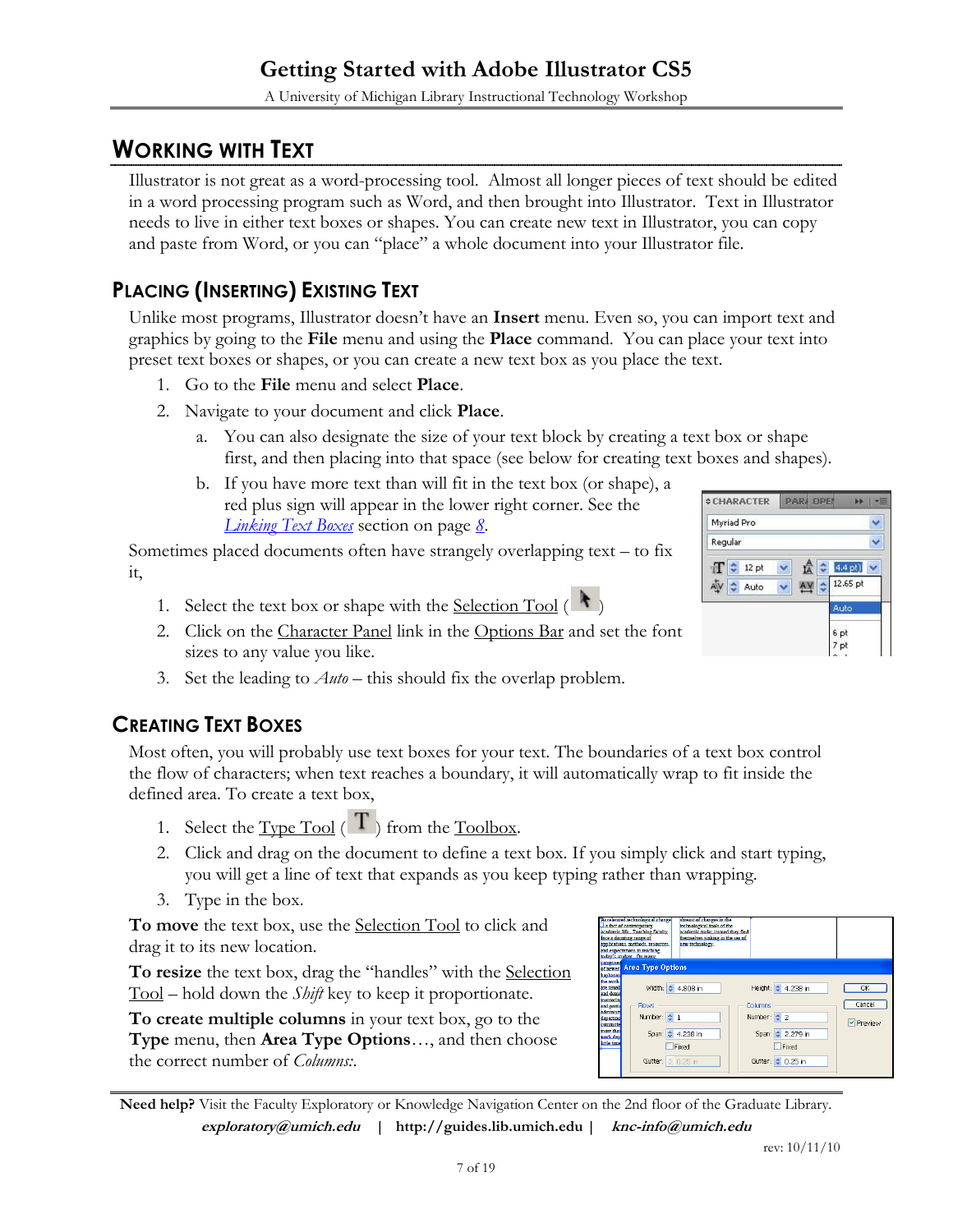A University of Michigan Library Instructional Technology Workshop

#### **EDITING TEXT PROPERTIES**

To change all of the text in a text box or shape, use the Selection Tool (the black arrow) to do the below steps. If you want to affect only certain words or characters, use the Type Tool.

- 1. Select the text you wish to edit (using either tool suggested above).
- 2. Use the choices in the Options Bar to set font, size, etc. For more specificity,
	- a. Click on the Character Panel or Paragraph Panel links in the Options Bar, or
	- b. Use the **Type** menu (and whatever choice is appropriate).
- 3. To change the color of the letters (the fill color), use the solid color square in the Options Bar. To change the outline color (stroke), use the color square with the white square in the middle.



- 4. To change the fill or the stroke of the text box itself,
	- a. Choose the Direct Selection Tool from the Toolbox.
	- b. Click and release once on a corner handle of the text box itself the Options Bar should change from *Type* (as shown in the screen shot above) to *Anchor Point*.
	- c. Change the stroke and fill as described in the *[Working With Color](#page-9-0)* section on page *[10](#page-9-0)*.

Remember that fonts used in an Illustrator document can only be displayed and printed correctly when the viewer has those fonts installed on their computer. If working on more than one computer, you may have to carry font files on a disk with your Illustrator file.

#### <span id="page-7-0"></span>**LINKING TEXT BOXES**

Text boxes in Illustrator can be linked together. Once linked, text from one box will spill over into the next box. You can resize any one of the linked boxes, and text will re-spill itself from one box to the next.

If you've placed a lot of text from Word, you will probably find that your text box has a red plus sign at the bottom right corner (this is called the "out port") – this indicates that there is more text in the box than can be displayed at the current text box size.

- 1. Use the Selection Tool to click the red plus sign.
- 2. The cursor will change to the <u>Loaded Text</u> icon  $(\sqrt{|\mathbf{F}|})$ .
	- a. Click elsewhere on the screen to make a new text box the same size and shape as the original or
	- b. Move the cursor over the path of an existing object and click to place

**A Biomechanical Analysis of the Roundhouse Kick By OPPaners.com Anatomical Analysis** Tae Kwon Do is a an, unarmed martial art and is best known for its kicks (Park, 2001)<mark>.</mark>

the text in the existing object (the cursor icon will change to ).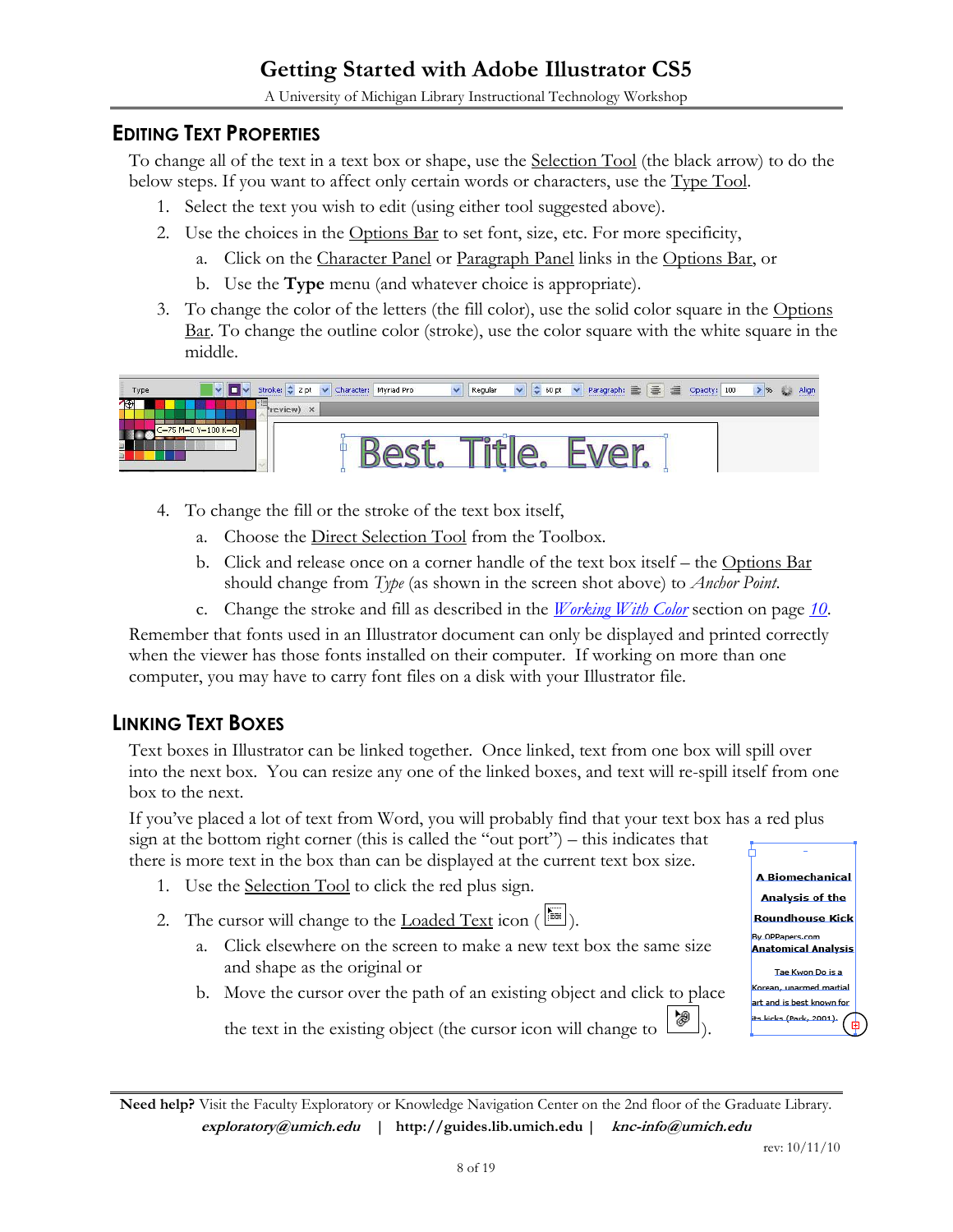A University of Michigan Library Instructional Technology Workshop

#### **SHAPING TEXT**

You can wrap your text around objects, and you can also have your text flow either inside a shape or along its edge (or path) – to learn how to create shapes, see the *[Working with Images and Preset](#page-10-0)  [Shapes](#page-10-0)* below.

Without even creating a new shape, however, you can use the Direct Selection Tool to create any shape you want from your text box.

- 1. Create a text box and add text (as described above).
- 2. Choose the Direct Selection Tool from the Toolbox.
- 3. Click and release once on a corner handle, then click and hold to drag the corner into a different shape.

#### *WRAPPING TEXT AROUND AN OBJECT*

You can wrap text around any object.

- 1. Make sure that the object you want to wrap around is above the text you want to wrap (you may need to select the object and bring it to the front).
- 2. Select both the text and the object, and go to the **Object** menu, then **Text Wrap** and select **Make** (to unwrap the text, select **Release**).

#### *FITTING TEXT INSIDE AN OBJECT*

To fit text inside an object, you must use the <u>Area Type Tool</u> ( $\overline{\mathbf{T}}$  or  $\overline{\mathbf{T}}$ ).

- 1. Draw the object.
- 2. Click and hold on the Text Tool and then select the Area Type Tool, and click on the object's path (note: the path is the line around most objects, so clicking in the center of the object doesn't work – click directly on the edge of the object.)
- 3. A type cursor will appear inside your path. Start typing, or paste type from another source.

#### *TYPING ON A PATH*

Use the <u>Path Type Tool</u> ( $\checkmark$  or  $\checkmark$ ) to type along any path you have drawn. You can type along a curved line you've drawn with the pencil, or along the outline of a shape you created.



1. Draw a shape or line.

2. Click and hold on the Text Tool and then select the Path Type Tool, and click on the object's path (note: the path is the line around most objects, so clicking in the center of the object doesn't work – click directly on the edge of the object.)

3. A type cursor will appear along the edge your path. Start typing, or paste type from another source.

**Need help?** Visit the Faculty Exploratory or Knowledge Navigation Center on the 2nd floor of the Graduate Library. **exploratory@umich.edu | http://guides.lib.umich.edu | knc-info@umich.edu**



 $ultz$  (196

text inside this box Fit my text inside this box

ack Higgins Paul Chavasse (writing as rtin Fallon)

ar of the Tiger (1963) 3. The Keys of Hell (1965)<br>  $\overrightarrow{AB}$  Midnight Never Comes (1966)<br>  $\overrightarrow{AB}$  The Dark Side of the Street (1967)

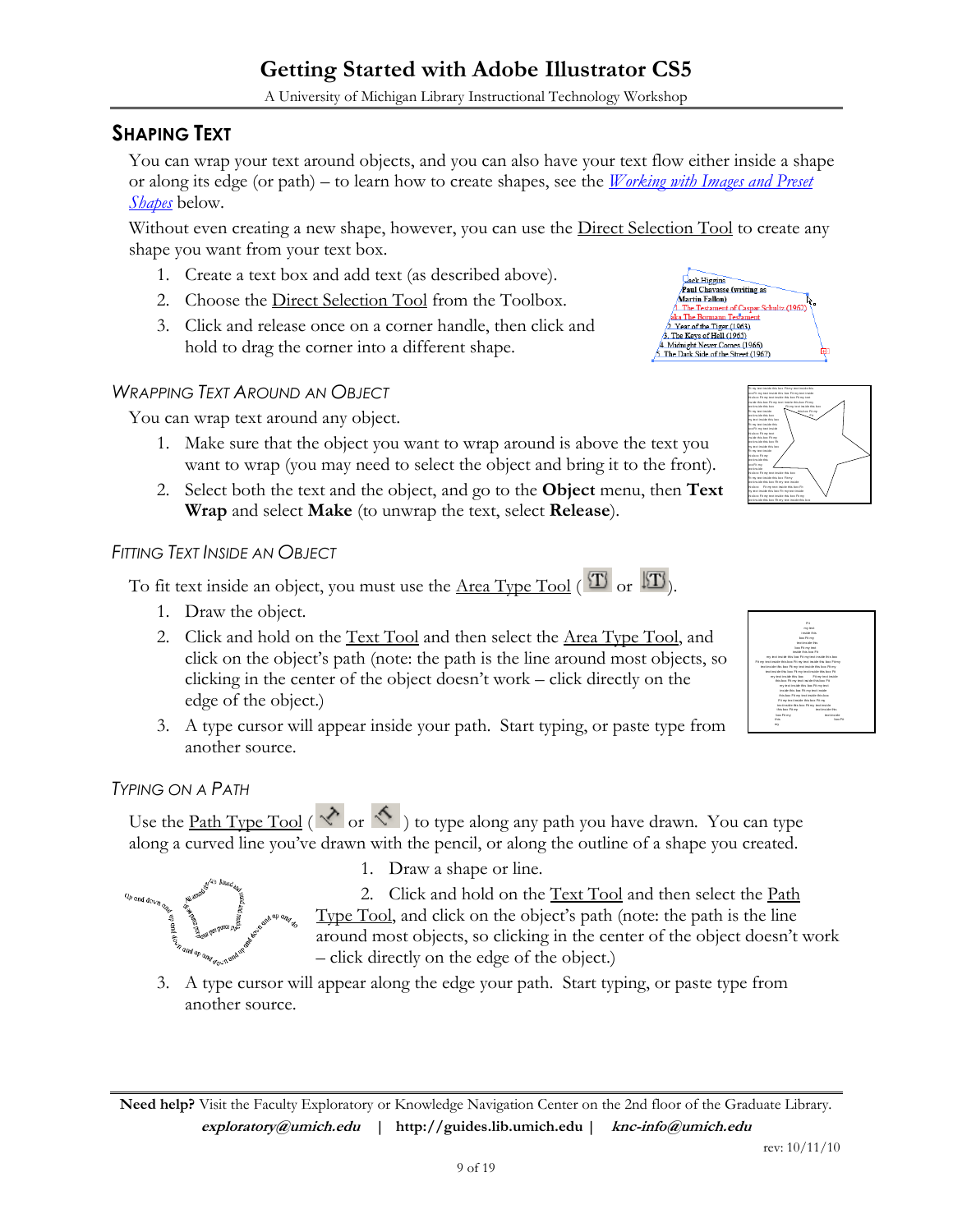A University of Michigan Library Instructional Technology Workshop

# <span id="page-9-0"></span>**WORKING WITH COLOR**

Remember, **stroke** refers to the outline (path) of your object; **fill** refers to the area enclosed by that outline. In circle **1** at the right, for example, the fill is yellow ( $\Box$ ) and the stroke ( $\Box$ ) is green. The icons for each overlap each other  $(\Box)$ , and the icon in front shows which is selected.

The two-headed arrow between the two will swap the colors, so in circle **2** the fill is now green and the stroke is now yellow. The same principle applies to text as well.

To change the stroke or fill color of an object or text,

- 1. Select the object or highlight the text.
- 2. Double-click on the Stroke or Fill icon in the Toolbox.
- 3. In the dialog box that appears, use thin color bar to select the hue, and then click on a specific color in the large color box.
- 4. To use no color at all, select the None button ( $\blacksquare$ ) under the Stroke and Fill icons in the Toolbox. Applying None to Stroke will give you a patch of color with no bordering line. Applying None to Fill will give you a line with no fill color (this setting is frequently used with the Pencil Tool).

**Note**: If no object is selected, the next object that you draw will have these properties.

#### *SWATCHES*

You may want to save your color choices as swatches for easy re-use. Swatches are saved along with your Illustrator document (i.e. they will show up in the <u>Swatch Panel</u> the next time you open your document). To add a new swatch, click the New Swatch icon  $(\Box)$  in the Swatches Panel, or drag the color from the Fill/Stroke Tools of the Toolbox to the Swatches Panel. To remove a color from your Swatches, click on that swatch, and then click the Trash icon  $(\Box \mathbb{B})$ .

#### **STROKES**

You can change color as well as other properties of the object's stroke. Choosing a different brush from the Options Bar or Brushes Panel, for example, can make a startling difference (find more options in the Brush Libraries Menu icon in the lower left corner of the Brushes Panel).

The Stroke Panel also lets you change a number of things about your stroke. To access all of these options, click *Show Options* under the Options icon ( $\overline{\overline{z}}$ ) in the <u>Stroke Panel</u>. These include:

- **Weight**: how thick your line appears
- **Cap**: how the ends of your line appear
- **Join**: how your line joins at corners
- **Miter Limit**: how far the joined lines project at corners
- **Align Stroke**: where the line is in relation to the path
- **Dashed Line**: check this box to create a dashed line, specifying how long each dash (and gaps) should be.

**Need help?** Visit the Faculty Exploratory or Knowledge Navigation Center on the 2nd floor of the Graduate Library. **exploratory@umich.edu | http://guides.lib.umich.edu | knc-info@umich.edu**

10 of 19

**Show Options** 

 $\Box$  $\subseteq$  $\Box$ 

同情子

 $\circ$  Stroke  $\times$  Gradient sparency

Weight:

Align Stroke: <mark>面貫貫</mark> Dashed Line je je gap dash gap

Miter Limit:

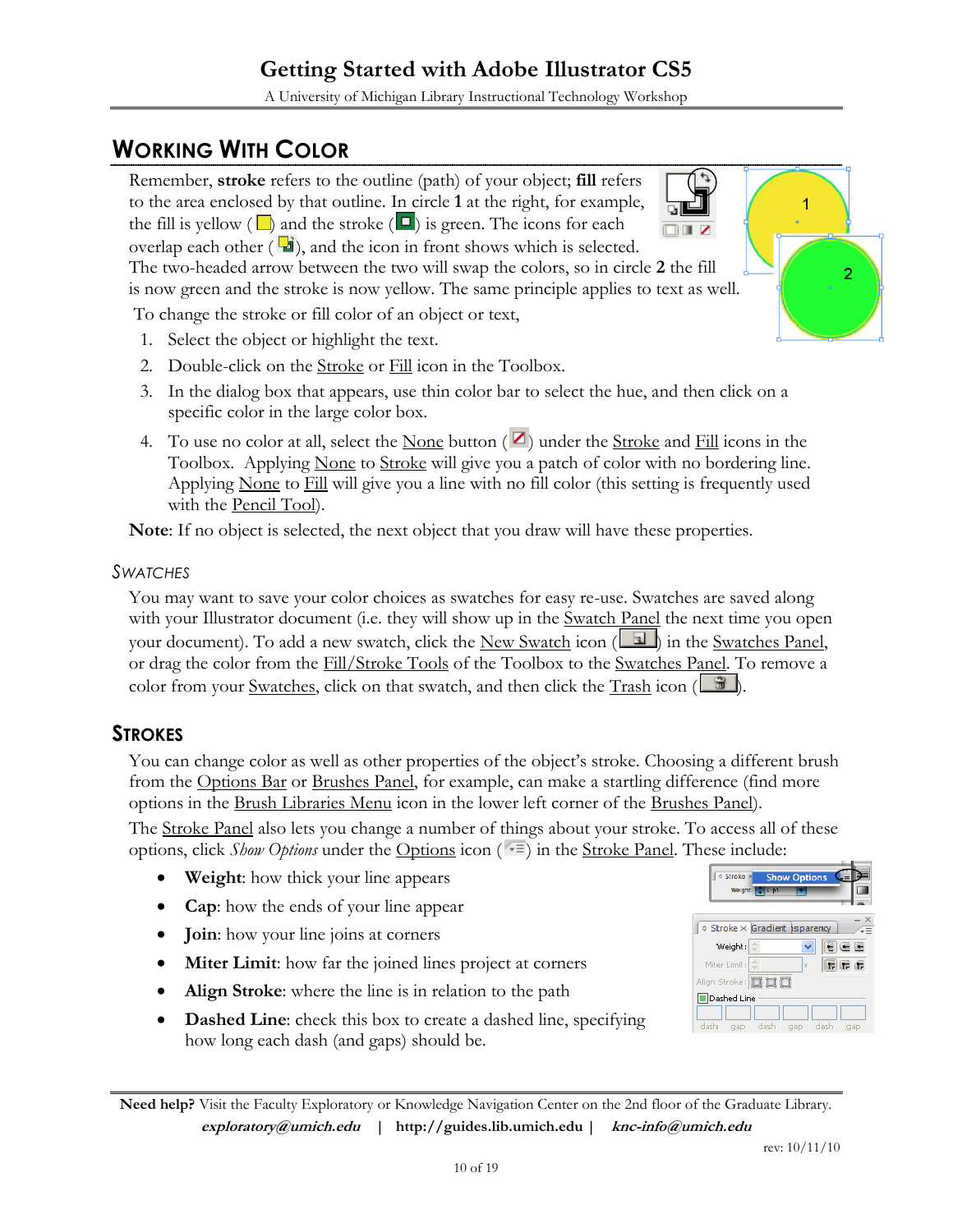# <span id="page-10-0"></span>**WORKING WITH IMAGES AND PRESET SHAPES**

You can add photos and other images to your Illustrator document by placing them on the page. To insert an image, go to the **File** menu and select **Place**, then choose the file you wish to insert. It will appear in the center of your poster. **To move** the image, use the Selection Tool to click and drag it to its new location.

There are a few different tools that you can use to create predetermined shapes in your document. The colors of your shape are determined by the colors selected in the <u>Stroke</u> and Fill area of your Toolbox (or in the Appearance Panel on the right) – you can always changed them as described in the *[Working With Color](#page-9-0)* section on page *[10](#page-9-0)*.

### **RECTANGLE TOOL**

Click and hold on the <u>Rectangle Tool</u> ( $\Box$ ) to choose a rectangle, ellipse, polygon, etc.

1. Click and drag on your workspace to create the shape. Thin lines will appear indicating the outline of your shape. If you are using the Polygon Tool, use the *Up* and *Down Arrow* keys on your keyboard to add or remove sides while making a polygon. Holding down the *Shift* key as you draw a rectangle or ellipse will restrict you to a perfect square or circle.



2. Release the mouse to complete the shape.

#### **SYMBOL TOOL AND SPRAY CAN**

Symbols are pieces of artwork that Illustrator stores to use over and over. Since all instances of the symbol in your document are linked to the main symbol, this saves file space as well as time. There are two ways to add symbols:

• Drag the symbol from the Symbol Panel onto your document (you'll see a plus sign as at right), or



 $\bullet$  Use the Symbol Sprayer Tool ( $\Box$ ) from the Toolbox. If you click and release (quickly) on your document, you'll get one occurrence; the longer you hold down the mouse, the more you will get (see the tree picture on the next page).

You can add more symbols from the Illustrator sets by clicking on the Symbols Libraries Menu icon located in the lower left corner of the Symbol Panel (circled above).

As mentioned, since all instances of the symbol are linked together, if you change the color of the main symbol, resize it, etc. (double-click on it in the Symbol Panel and make the change), your change will appear on all of them. This is true regardless of which method of placement you use. If you want to separate a symbol from the main symbol, click on it with Selection Tool then click on the *Break Link* button that appears in the Options Bar at the top.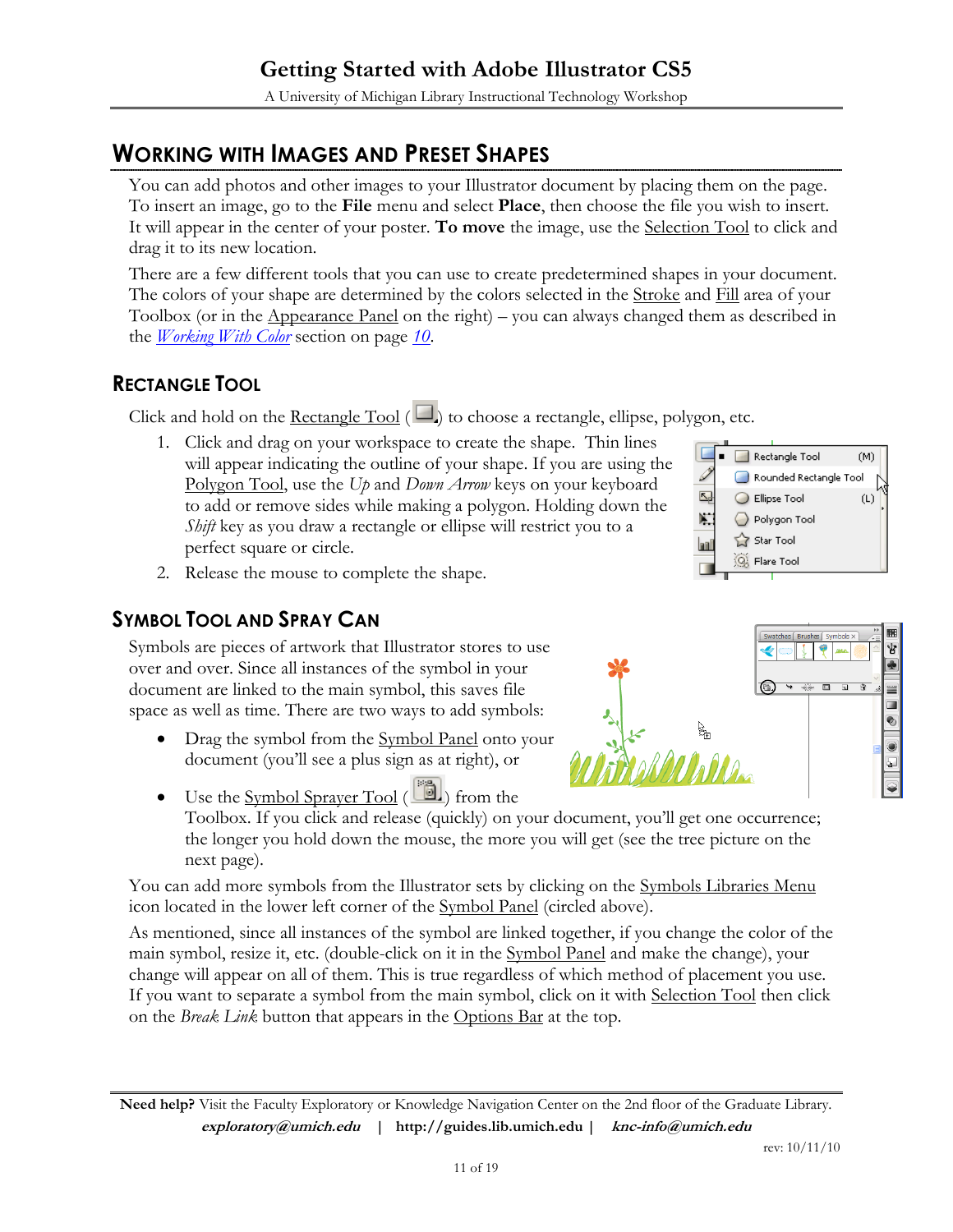A University of Michigan Library Instructional Technology Workshop

There are a few extra tools under the Symbol Sprayer Tool (Bull) that are easier to show than talk about.



## **CREATING FREE-HAND SHAPES AND LINES**

In addition to objects of predetermined shape, you can also create any shape or line you want with the various drawing tools, such as the Line Segment Tool (including arcs and spirals) the Pencil, the Pen, and the Brush Tools.

#### **PENCIL AND PAINTBRUSH TOOLS**

Use the <u>Pencil Tool</u> ( $\mathscr{D}$ ) or <u>Paintbrush Tool</u> ( $\mathscr{D}$ ) or the to create free-flowing lines and shapes. As you draw, a thin line will appear indicating the outline of your shape, and the shape will be completed when you release the mouse button.

Re-tracing an existing shape with the Pencil Tool to redraw sections of the line, or the whole thing. At right, an original heart, and a version revised with the Pencil Tool.



Alternatively, you can use the Smooth Tool  $(\mathbb{Z})$  to automatically smooth zigs and zags out of your lines. At left, a freehand-drawn line, and a version revised with the Smooth Tool. The Smooth Tool is located under the Pencil

Tool in the Toolbox. The Paintbrush Tool does this smoothing automatically.

Choose different brush types or stroke sizes for either tool from the Options Bar at the top. The heart at right uses the charcoal brush with the Paintbrush Tool.

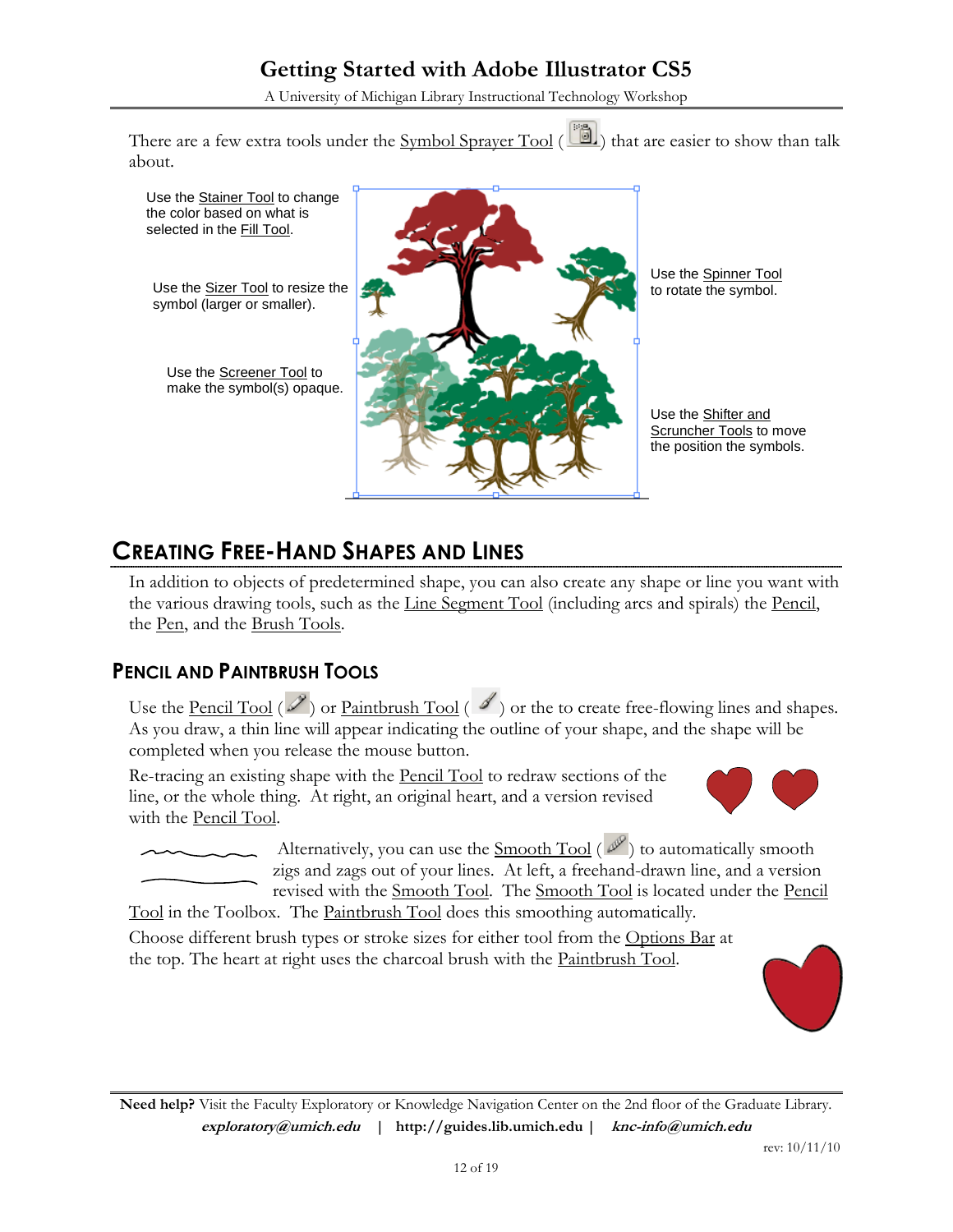**Need help?** Visit the Faculty Exploratory or Knowledge Navigation Center on the 2nd floor of the Graduate Library. **exploratory@umich.edu | http://guides.lib.umich.edu | knc-info@umich.edu**

### **PEN TOOL**

Click multiple times in your document with the Pen Tool  $(\mathcal{P})$  to create a freehand polygon shape. Each new click defines a new anchor point in the polygon. As you near the point where you began the shape, the cursor will change, indicating it is ready to complete the shape by adding a small closed circle at lower right  $(\⊂>o)$ . When you see this "close" cursor, you can click once to close the shape.

When you click to add a new anchor point with the Pen Tool, you may

choose to click and drag instead of clicking once. This turns a sharp corner into a smoothly curved one. To change the direction of the curve you need to remove the directional point from the anchor. Hover

over the anchor point and the cursor will change ( $\mathbb{Q}_p$ ) ). Now click on the anchor point, and the directional arm will disappear.

The Pen Tool is very useful for creating freehand smooth curves. You can combine single-click anchor points (sharp corners) with click-and-drag anchor points (smooth corners) to create complex shapes that are more precise than freehand Pencil drawing.

## **PATHFINDER PANEL**

For more complex effects, you may wish to use the **Pathfinder**. If you do not see the Align, Transform, or Pathfinder Panels group, go to the **Window** menu and select **Pathfinder**.

The most useful thing you can do with the Pathfinder is to add shapes together, or subtract one shape from another.

- **To add shapes together**, select two or more shapes, and click on the Add to shape area  $\frac{1}{\cosh(\ln x)}$ .
- **To subtract** one shape from another, select both (making sure that the shape you want to take **away** is on top!) and click on the **Subtract** from shape area icon  $(\Box)$ .

### **THE ERASER TOOL**

You can use the Eraser Tool  $(\mathcal{L})$  on paths, compound paths, paths inside Live Paint groups, and clipping paths. Select an object with the Selection Tool, then choose the Eraser Tool and move over your object. Notice this creates a new path around the different pieces, and that the pieces can now be separated from each other.



囤



rev: 10/11/10







notice no arm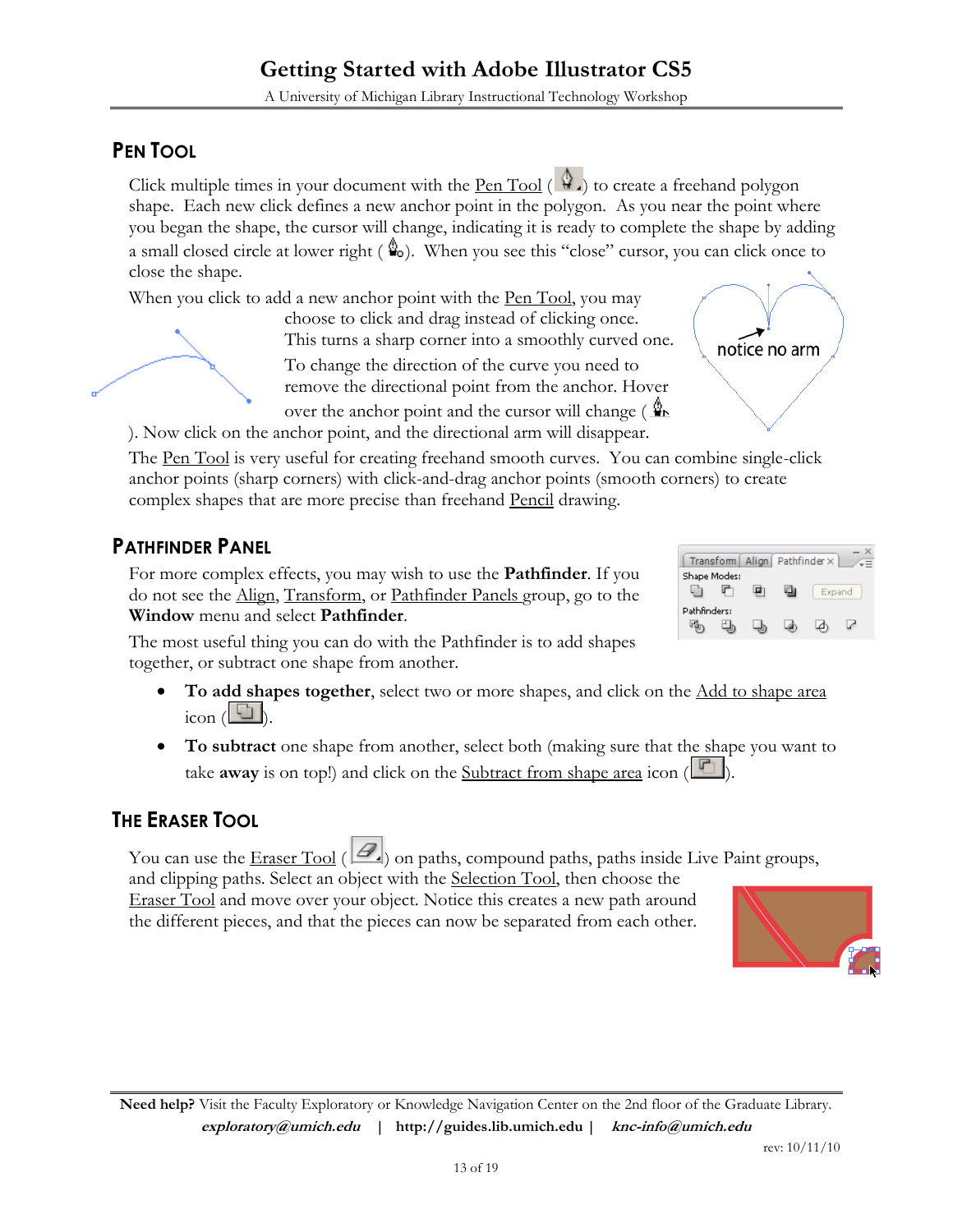# **TRANSFORMING, ALIGNING, AND GROUPING OBJECTS**

#### **TRANSFORMING OBJECTS**

You've already seen how the Direct Selection Tool can be used to move individual points of an object, and the Selection Tool can manually scale or re-size any object. There are also several built-in options for transforming objects. The two easiest options are the **Transform** menu and the Transform Tools. To use the basic Transform Tools, select an object, then the tool or the right item in the **Transform** menu.

To apply transformations to an object using the menus, select the object, then go to the **Object** menu and select **Transform**. The advantage of the menus is that numeric values can be specified  $-$  Scale 150%, Rotate 32°, etc.

- **Rotate**  $\bigcirc$  dragging with the Rotate Tool rotates the object around a point; by default, the center point. You can move the point of rotation, by clicking before you begin dragging. Hold down the *Shift* key to rotate in 15-degree increments.
- **Reflect**  $\boxed{8}$  click once, then again in a different location to indicate a line over which to reflect the object.
- Scale  $\boxed{\phantom{1}$  drag to resize the object. Hold down the *Shift* key to maintain original proportions.
- **Shear**  $\boxed{12}$  drag to skew the object. Hold down the *Shift* key to stick to 15-degree increments.
- **Reshape**  $\mathbb{X}$  to change a shape by adding additional anchors. Use the <u>Direct Selection</u> Tool to drag the edges of the shape by an anchor.

**To move** the shape, use the Selection Tool to click and drag it to its new location.

**To resize** the shape, drag the "handles" with the Selection Tool – hold down the *Shift* key to keep it proportionate.

**To move individual points** of the shape, use the <u>Direct Selection Tool</u> ( $\lambda$ ).

#### **ALIGNING AND DISTRIBUTING OBJECTS**

Go to the **Window** menu and choose **Align** to see the Align Panel; you can also find these icons on the Options Bar towards the top of your screen.

1. Choose the Selection Tool. Select multiple objects by drawing a box around them (or click on one, hold down *Shift*, click on another, etc.).



2. Click the appropriate button on the Align Panel or Options Bar to align or distribute the objects, or to distribute the spacing between

them. This will align or distribute them relative to the bounding box of all of the objects you have selected. To align or distribute selected objects relative to a specific object in the selection, click that object once more (you needn't hold down *Shift* this time).

To align individual anchor points, use the Direct Select Tool. Click on one anchor point, and then holding the *Shift* key, click on the others. Apply the alignment tools as described above.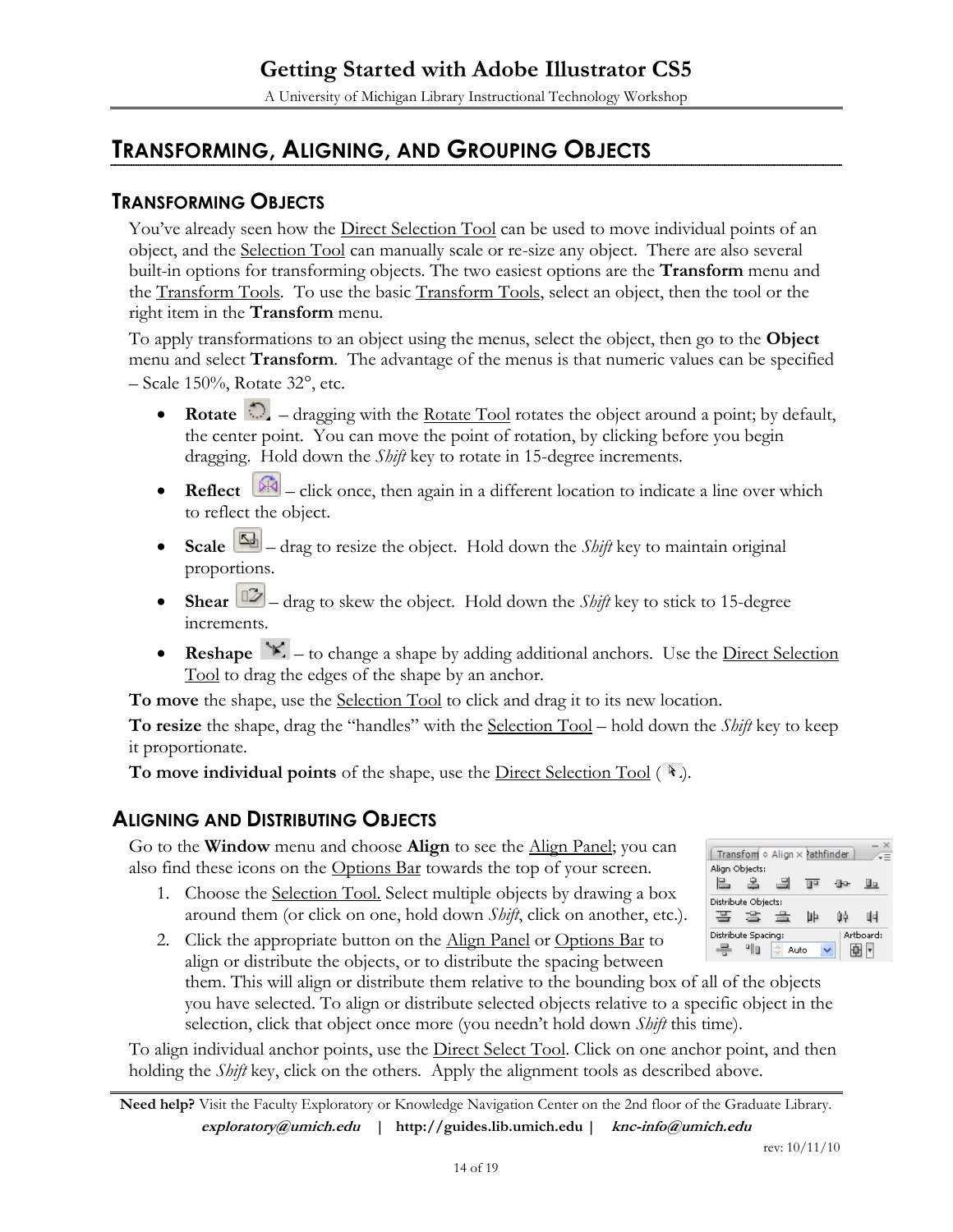# **GROUPING OBJECTS**

**Grouping** is the simplest way to make two or more objects behave as one.

- 1. Select one object and hold down the *Shift* key as you click on one (or several) more object(s) until you have selected everything you want in the group.
- 2. Go to the **Object** menu, or right-click (hold *control* and click on a Mac), and select **Group.** All lines and fills are preserved in a Group, and individual component objects can be selected with the Direct Selection Tool.

# **ORDERING OBJECTS**

Illustrator has a lot more control over the stacking order of objects than PowerPoint does. Like

Photoshop, Illustrator allows you to create **Layers** within your document. Think of the objects you draw as Post-It notes stuck to a transparency (or Layer). You can move those Post-It notes around, and you can rearrange their stacking order. Any object in a higher layer is automatically above any object in a lower layer; control that stacking order in the Layers Panel.

Within one layer, objects may be rearranged as well. To change the stacking order of an object within a layer:

- 1. Select the object.
- 2. Go to the **Object** menu, or right click on the object, and choose **Arrange**. On the pulldown menu, select an option:
	- a. **Bring to Front**/**Send to Back** brings the currently selected object to the top of all the objects on the layer, or sends it all the way to the bottom.
	- b. **Bring Forward/Send Backward** brings the currently selected object one level up or down in the layer.
	- c. **Send to Current Layer** brings the currently selected object to the currently selected layer in the Layers Panel.

### **OPACITY OF OBJECTS AND LAYER**

Each layer, and each object within a layer, can vary from 100% opaque (solid), to 0% opaque (completely see-through). Opacity is additive – two black objects that are each at 50% opacity (appearing gray) will create 100% black wherever they overlap.

If you have multiple layers and want to change opacity of a single layer, click on the layer name in the Layers Panel. Then change the Opacity setting in the Options Bar on the top of your screen.

To change opacity for a single object, select the object and adjust its Opacity in the Transparency Panel or in the Options Bar.



Layer



| Bring to Front        | Shift+Ctrl+1 |  |
|-----------------------|--------------|--|
| Bring Forward         | Ctrl+1       |  |
| 5end Backward         | Ctrl+l       |  |
| Send to Back.         | Shift+Ctrl+l |  |
| 5end to Current Layer |              |  |

Layer 2

**Need help?** Visit the Faculty Exploratory or Knowledge Navigation Center on the 2nd floor of the Graduate Library. **exploratory@umich.edu | http://guides.lib.umich.edu | knc-info@umich.edu**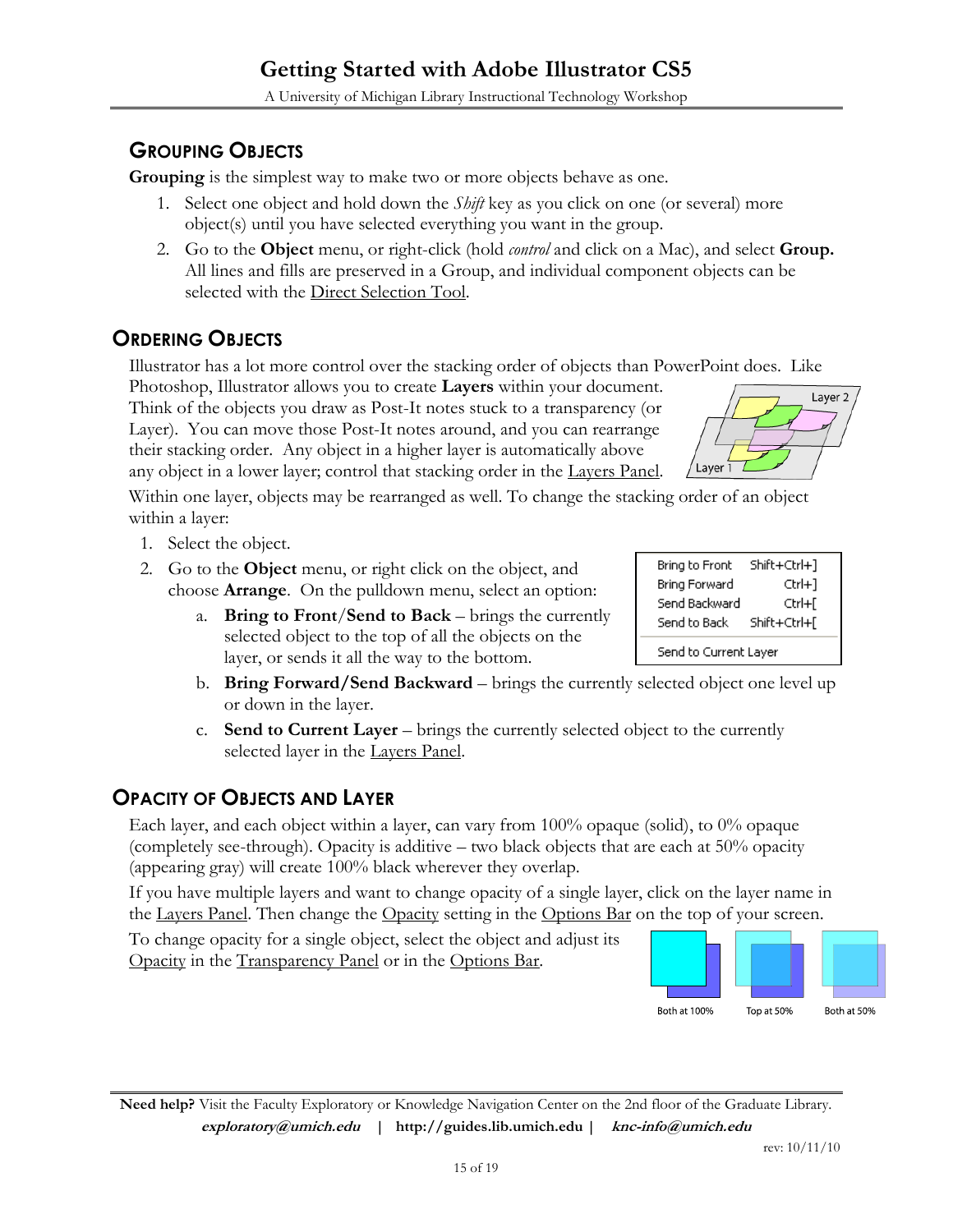#### **USING OBJECTS AS "COOKIE CUTTERS"**

1. Place one object above another, and select the object on top. The edges of the upper shape will be used as a "cookie cutter" to sever any objects below into pieces.



- 2. Go to the **Object** menu, select **Path**, and choose **Divide Objects Below**.
- 3. Deselect the object, and then use the Direct Selection Tool to click on the piece you no longer want or would like to move. Press *Delete* on your keyboard to get rid of the section or move it to the desired location.

#### **CLIPPING MASKS**

Clipping masks are objects that mask anything outside of that shape.

- 1. Place one object above another, and select both objects.
- 2. Go to the **Object** menu, select **Clipping Mask**, and choose **Make**.

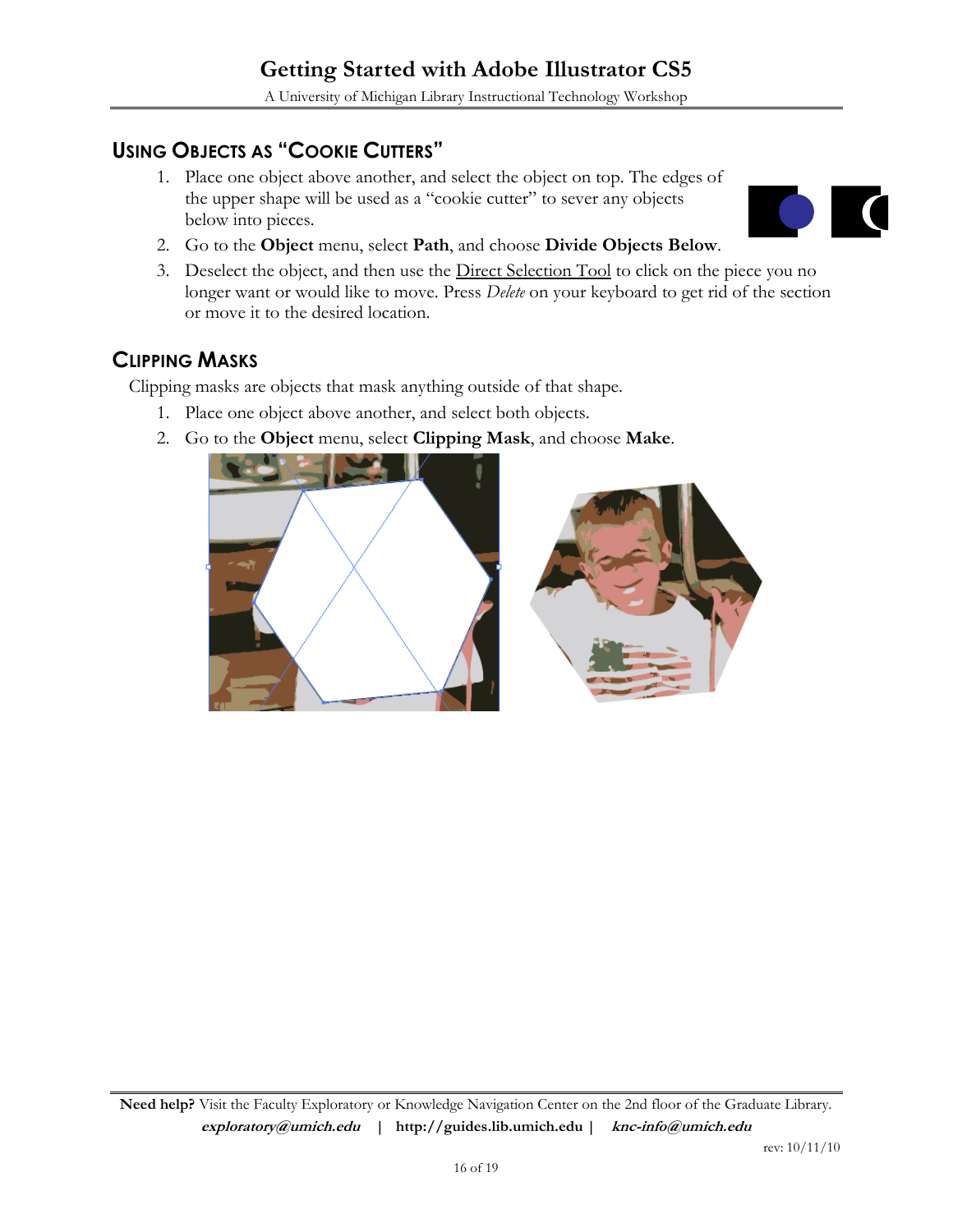# **SPECIAL EFFECTS**

There are numerous special effects available in Illustrator's Toolbox as well as in the **Effect** menu and other menus that you can apply to your text or image to change its look. The **Effect** menu will allow you to modify or remove the effect after applying it by using the Appearance Panel. Many of the effects (*Gaussian Blur*, *Color Halftone*, etc.) are native to Photoshop and function the same way in both programs. Some artistic effects are only available for documents that are in RGB mode. A few effects are highlighted below – feel free to experiment!

### **WARP EFFECT**

The **Warp** effect, located in the **Effect** menu, allows you to distort your pre-existing object into the form of another shape. Select an object you

regular text

*Mar*ped S

wish to warp, and choose a shape from the **Warp** sub-menu. The *Warp Options* dialog box will appear, where you can make adjustments to the *Bend* or *Distortion* of your image. This effect can be applied to text as well.

| <b>Warp Options</b>                        |         |
|--------------------------------------------|---------|
| Style:<br>C7 Arc                           | OK      |
| Horizontal<br>$O$ Vertical                 | Cancel  |
| Bend:<br>%<br>80                           | Preview |
| <b>Distortion</b><br>Horizontal:<br>%<br>Ō | ド       |
| Vertical:<br>$\frac{9}{6}$<br>$-61$        |         |

### **WARP TOOLS**

Located under the Warp Tool ( $|\Psi\rangle$ ) in the Toolbox, these tools "liquify" your objects. When using these tools, objects become malleable, like wet paint.

- 1. Select an object with the Selection Tool.
- 2. Click and hold on the Warp Tool to select which tool you would like.
- 3. Click and hold on the object, and drag to shape the object.

Experiment with these tools to find out what they do – note that these tools don't work with text unless you convert it to an outline first.

### **3D**

**3D** effects, located in the **Effect** menu, allow you to create 3D artwork from 2D objects in your document. You can control attributes such as lighting, color, shading, rotation, and symbols in the 3D Extrude & Bevel Options dialog box.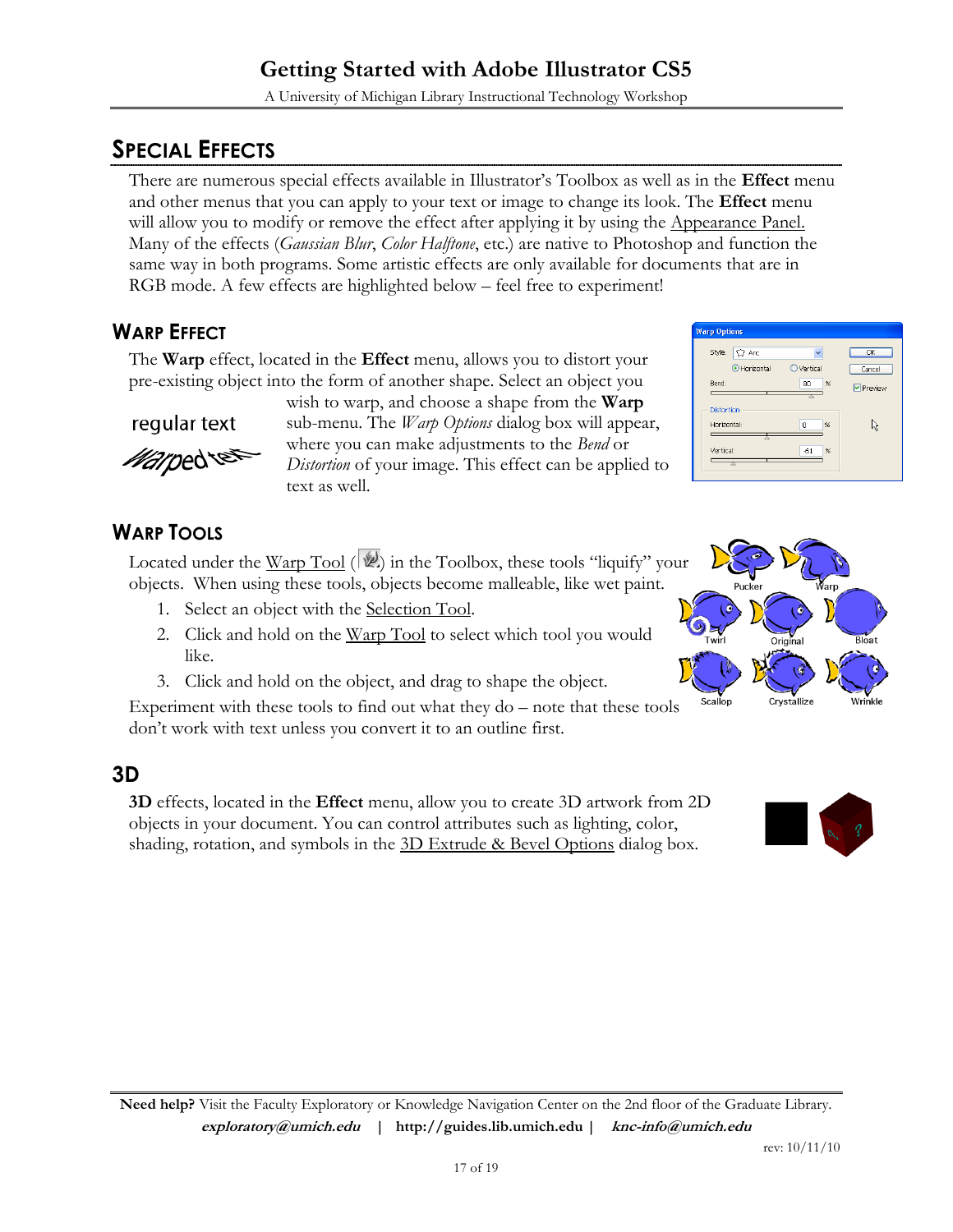### **LIVE TRACE**

You can turn a bitmap image into a vector image very easily in Illustrator CS3.

- 1. Place the bitmap file, and then select it.
- 2. Go to the **Object** menu, then **Live Trace** and choose **Make**.

If you don't like your results, check the settings under the **Object** menu, then **Live Trace** and select **Tracing Options…**. Make the adjustments you want and click the *Trace* button.

Once you have Live Traced an image, then you can use Live Paint.

#### **LIVE PAINT**

When you have a group of objects, and want to color parts of those objects, **Live Paint** is a terrific feature. If you have placed or opened a raster image, you must use the **Live Trace** feature on it first before using **Live Paint**.

- 1. Draw several objects that overlap and select them all (click one, hold down the *Shift* key, click the next, etc.).
- 2. Select the Live Paint Bucket Tool ( $\frac{q_{\text{th}}}{q}$ ) from the Toolbox. When you bring the Live Paint Bucket Tool over the objects you will see a prompt to "Click make a Live Paint group". Or, you can go to the **Object** menu, then **Live Paint**, and select **Make.**
- 3. Select fill colors in the Swatches Panel, and then click with the Live Paint bucket to fill areas of that group with colors.

The best part about Live Paint is that you can still move the objects within the Live Paint groups, and they'll keep their Live Paint colors as you move them around!

**Tip:** To cycle through color swatches quickly while you work, you can use the right and left arrow keys on your keyboard.

### **GRAPHIC STYLES**

**Graphic Styles** are similar to brushes, but they change the stroke, fill, and special effects of your objects. Select an object, and choose a Style from the Graphic Styles Panel (located next to Appearance) to see the radical changes. If you find a combination of stroke and fill effects that you like and want to use again, select an object on your workspace, and drag it to the **Styles Panel** to create your own new Style.

**NOTE:** Any new swatches, styles, or brushes you create are saved only within your document. To re-use it with a new document, drag and drop it from an old document to a new one.

**Need help?** Visit the Faculty Exploratory or Knowledge Navigation Center on the 2nd floor of the Graduate Library. **exploratory@umich.edu | http://guides.lib.umich.edu | knc-info@umich.edu**

 $|\mathcal{L}| = |\mathcal{L}|$ 



Appearance | Graphic Styles

 $\overline{\mathbf{u}}$  .